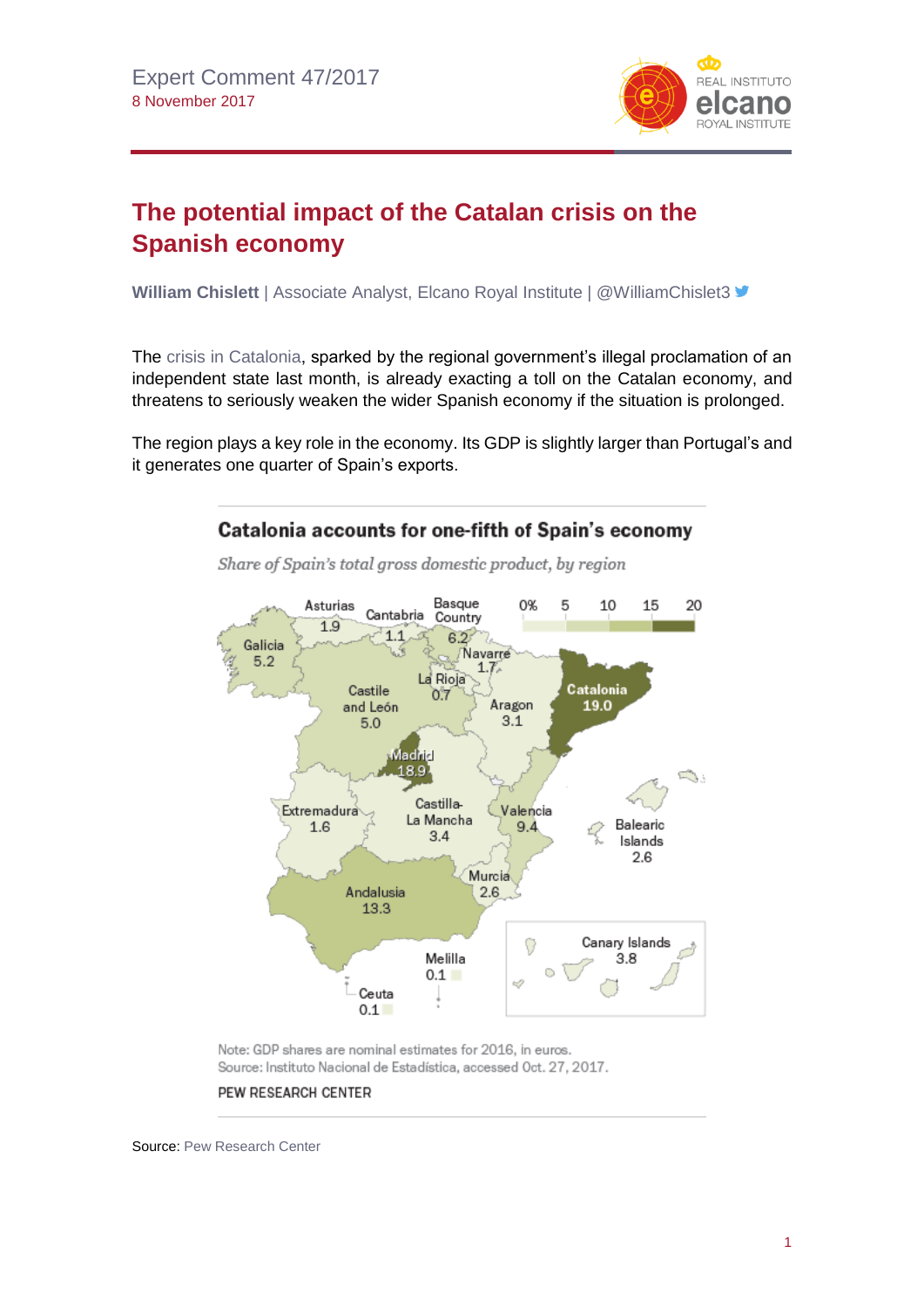The most notable impact since the Catalan parliament declared independence on 27 October, in a disputed vote declared illegal by Spain's Constitutional Court, has been the exodus of companies from Catalonia, which quickly turned into a stampede. More than 2,200 companies have located their legal headquarters in other parts of Spain. Tourism (Catalonia received 18 million of Spain's 75.3 million tourists last year) and consumption have also taken a hit.

The Bank of Spain warned [earlier this month](https://www.bde.es/f/webbde/Secciones/Publicaciones/InformesBoletinesRevistas/InformesEstabilidadFinancera/17/IEF_Noviembre2017Ing.pdf) that the economy could lose between 0.3 and 2.5 points of GDP in two years (2018-19), depending on how long the crisis lasts and its impact on consumption, investment, employment and financing.

Under its benign scenario, the worst of the uncertainty would end after the snap election on 21 December, called by the central government under its activation of direct rule of Catalonia following the independence declaration. The accumulated cost to the economy would be 0.3 points of GDP or around €3 billion.

The Bank of Spain does not say this, but this scenario assumes that the anti-secessionist parties –the conservative Popular Party, which governs Spain, the Socialists and the centrist Ciudadanos– could win more seats than the pro-independence parties, an unholy alliance of conservative nationalists (PDeCAT), the more rabidly secessionist Republic Left of Catalonia and the anti-capitalist far-left CUP.

In the worst-case scenario, following a victory by the pro-independence bloc and a continued stand-off with Madrid, up to 60% of the projected growth for 2018 and 2019 could evaporate. A lot is riding on this election.

The pro-independence parties won 72 of the 135 seats in the 2015 election on 47.8% of the vote. Recent polls show these parties narrowly gaining control of the parliament again, but Madrid is hoping that the anti-secessionist parties will galvanise the increasingly vociferous 'silent majority' against independence into voting on a larger scale than previously.

The Bank of Spain is currently holding to its GDP growth forecasts of 3.1% this year, 2.5% in 2018 and 2.2% in 2019. Luis de Guindos, the Economy Minister, has already lowered growth from 2.7% to 2.3% next year.

'A potential heightening, or prolongation, of the political situation might adversely impact the economic outlook and financial stability in Spain', says the Bank of Spain's report. 'Greater uncertainty might dent economic agents' confidence and thereby affect their spending and investment decisions, subsequently exerting a negative impact on economic activity and employment'. The report also underscores 'the political tension in Catalonia and its potential repercussions for funding conditions on the capital markets and for the Spanish economy as a whole'.

The Bank of Spain is careful to emphasise that its scenarios are hypothetical and depend on a set of assumptions, and should not be construed as economic growth forecasts. 'They serve to evidence the significant economic risks and costs of the situation caused by the independence initiatives in Catalonia'.